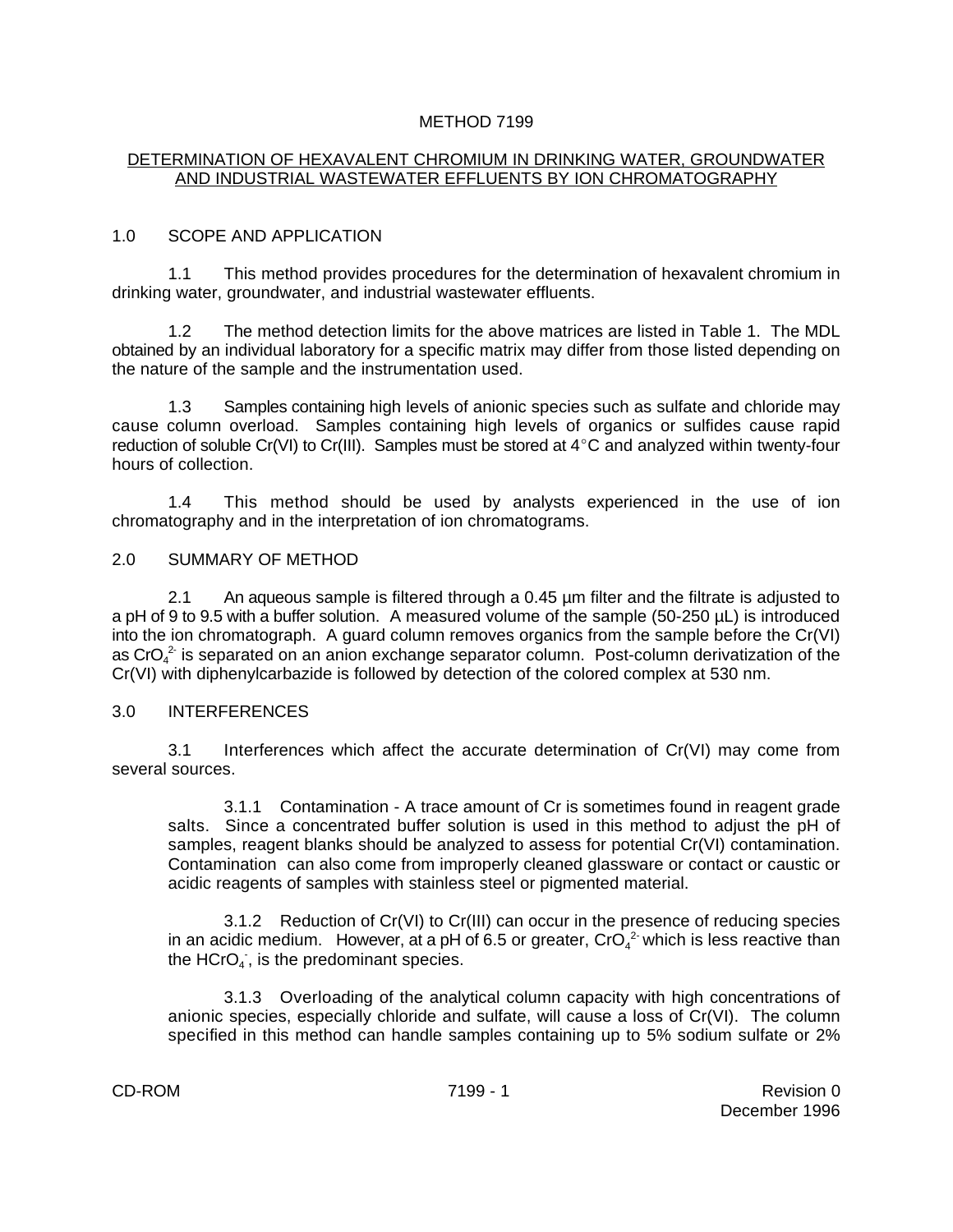sodium chloride (1). Poor recoveries from fortified samples and tailing peaks are typical manifestations of column overload.

#### 4.0 APPARATUS AND MATERIALS

4.1 Ion Chromatograph.

4.1.1 Instrument equipped with a pump capable of withstanding a minimum backpressure of 2000 psi and of delivering a constant flow in the range of 1-5 mL/min and containing no metal parts in the sample, eluant or reagent flow path.

4.1.2 Helium gas supply (High purity, 99.995%).

4.1.3 Pressurized eluant container, plastic, one or two liter size.

4.1.4 Sample loops of various sizes (50 - 250 µL).

4.1.5 A pressurized reagent delivery module with a mixing tee and beaded mixing coil.

4.1.6 Guard Column - A column placed before the separator column containing a sorbent capable of removing strongly absorbing organics and particles that would otherwise damage the separator column (Dionex IonPac NG1 or equivalent).

4.1.7 Analytical Column - A column packed with a high capacity anion exchange resin capable of resolving  $\text{CrO}_4^2$  from other sample constituents (Dionex IonPack AS7 or equivalent).

4.1.8 Postcolumn reactor - Mixing tee, or membrane reactor, with reaction coil. Must be compatible with flows from 0 to 2 mL/min.

4.1.9 A low-volume flow-through cell visible lamp detector containing no metal parts in contact with the eluant flow path. Detection wavelength is at 530 nm.

4.1.10 Recorder, integrator, or computer for receiving analog or digital signals for recording detector response (peak height or area) as a function of time.

4.2 Labware - All reusable glassware (glass, quartz, polyethylene, Teflon, etc.) including the sample containers should be soaked overnight in laboratory grade detergent and water, rinsed with water, and soaked for four hours in a mixture of dilute nitric and hydrochloric acid (1+2+9) followed by rinsing with tap water and Reagent water. Alternative cleaning procedures are permitted, provided that adequate cleanliness can be demonstrated through the analysis of method blanks.

NOTE: Chromic acid must not be used for the cleaning of glassware.

4.2.1 Volumetric flasks and a graduated cylinder - of acceptable precision and accuracy.

4.2.2 Assorted calibrated pipettes - of acceptable precision and accuracy.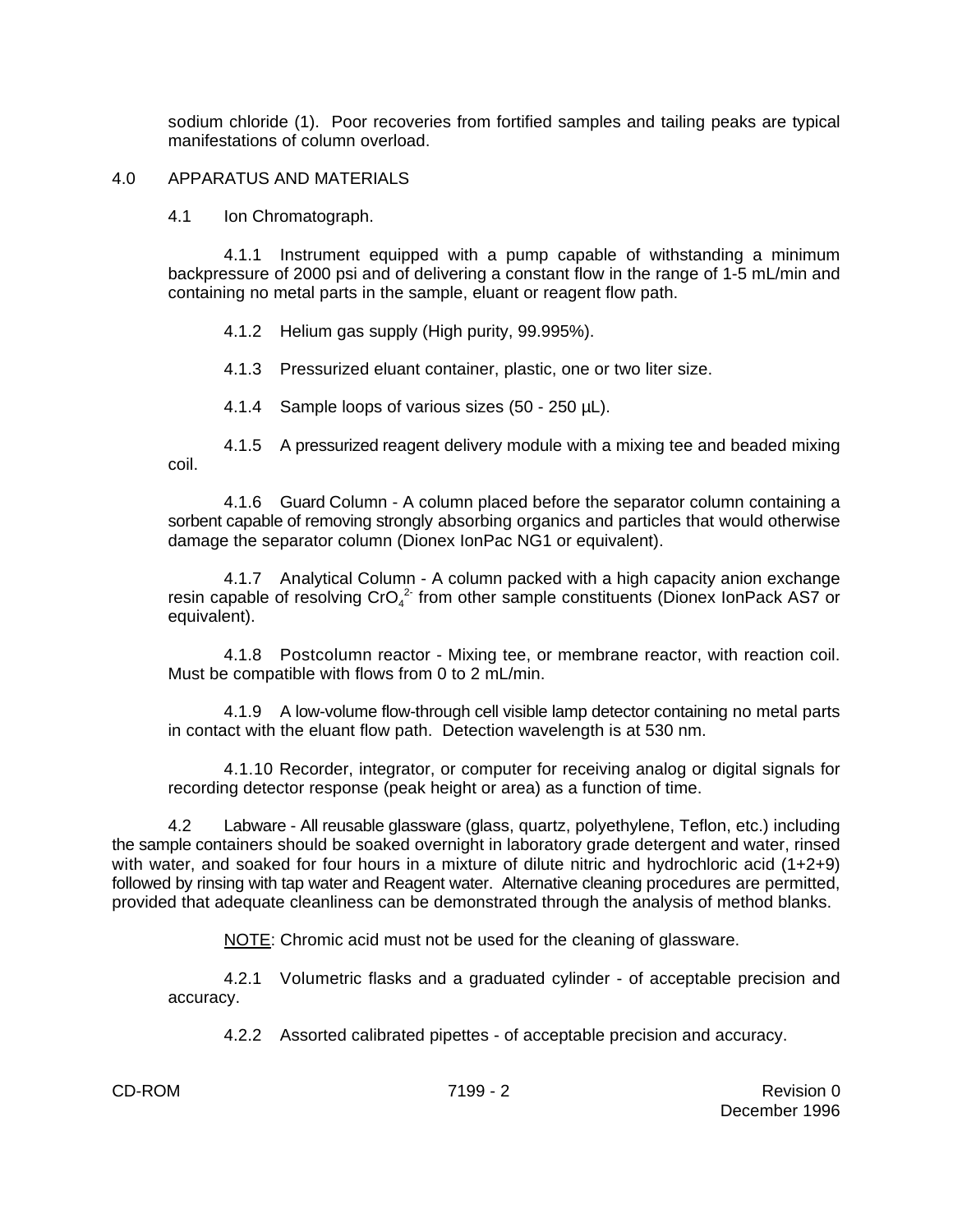4.2.3 Disposable syringes - 10-mL, with male luer-lock fittings.

4.2.4 Syringe filters - 0.45-µm.

4.2.5 Storage bottle - high density polypropylene, 1-L capacity.

4.2.6 pH meter - to read pH range  $0 - 14$  with accuracy  $\pm 0.03$  pH.

4.2.7 Filter discs - 0.45-µm pore, 7.3-cm diameter (Gelman Acro 50A, Mfr. No. 4262, or equivalent).

4.2.8 Plastic syringe filtration unit (Baxter Scientific, Cat. No. 1240 IN, or equivalent).

# 5.0 REAGENTS

5.1 Reagent grade chemicals shall be used in all tests. Unless otherwise indicated, it is intended that all reagents conform to the specifications established by the Committee on Analytical Reagents of the American Chemical Society, where such specifications are available. Other grades may be used, provided it is first ascertained that the reagent is of sufficiently high purity to permit its use without lessening the accuracy of the determination.

- 5.1.1 Ammonium hydroxide, NH<sub>4</sub>OH (sp.gr. 0.902) (CAS RN 1336-21-6).
- 5.1.2 Ammonium sulfate,  $(NH_4)$ ,  $SO_4$  (CAS RN 7783-20-2).
- 5.1.3 1,5-Diphenylcarbazide (CAS RN 140-22-7).
- 5.1.4 Methanol, HPLC grade.
- 5.1.5 Sulfuric acid, concentrated (sp.gr. 1.84).

5.2 Reagent water. Reagent water shall be interference-free and should conform to the performance specifications of ASTM Type I water. All references to water in the method refer to reagent water unless otherwise specified. A definition of reagent water can be found in Chapter One.

5.3 Cr(VI) Stock Solution (1000 mg/L). Dissolve 4.501 g of  $Na_{2}CrO_{4} \cdot 4H_{2}O$  in reagent water and dilute to one liter. Transfer to a polypropylene storage container.

5.4 Quality control sample (QCS). Obtained and prepared from an independent source (EPA, NIST or from a commercial source). Dilute an aliquot according to the instructions and analyze with samples. If an EPA or NIST reference sample is not available, a mid-range standard, prepared from an independent commercial source, may be used.

5.5 Eluant. Dissolve 33 g of ammonium sulfate in 500 mL of reagent water and add 6.5 mL of ammonium hydroxide. Dilute to one liter with reagent water. Degass the solution with helium gas for 5-10 minutes prior to use.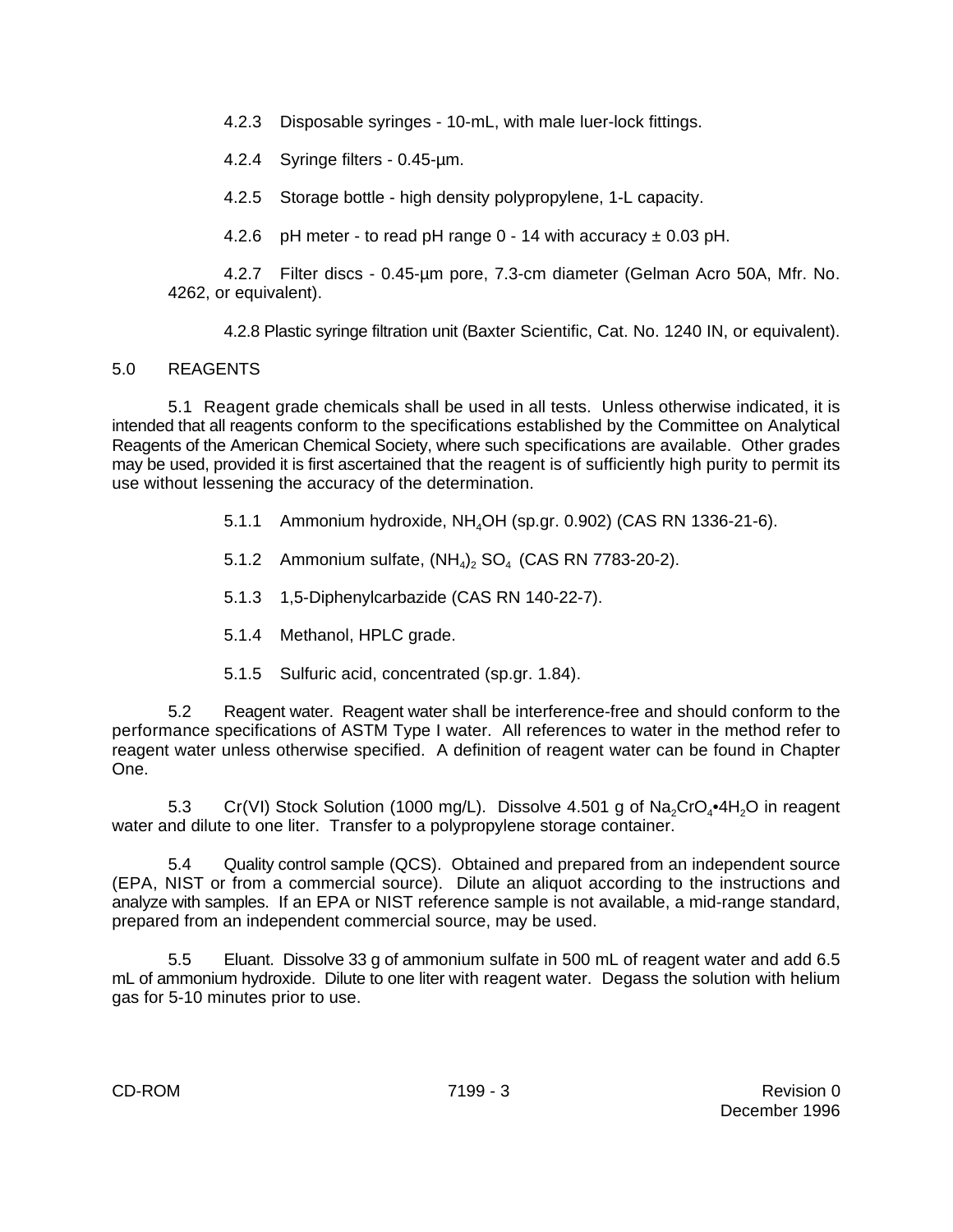5.6 Post-column reagent. Dissolve 0.5 g of 1,5 diphenylcarbazide in 100 mL of HPLC grade methanol in a 1000 mL volumetric flask. In a separate container, add 28 mL of 98% sulfuric acid into 500 mL of reagent water, mix, and degass with helium gas for 5-10 minutes prior to adding to the diphenylcarbazide solution. Dilute to volume with reagent water. Reagent is stable for four or five days, but should only be prepared in one liter quantities as needed.

5.7 Buffer Solution. Dissolve 33 g of ammonium sulfate in 75 mL of reagent water and add 6.5 mL of ammonium hydroxide. Dilute to 100 mL with reagent water. Degass the solution with helium gas for 5-10 minutes prior to use.

5.8 Dilution Water. A batch of reagent grade water must be prepared by adjusting the pH within the range of 9-9.5 using the buffer solution. Use this solution for diluting working standards and high level samples.

5.9 Helium Gas.

# 6.0 SAMPLE COLLECTION, PRESERVATION AND HANDLING

6.1 Prior to the collection of the sample, consideration should be given to the type of data required so that appropriate preservation and pretreatment steps can be taken. Filtration and pH adjustment should be performed at the time of sample collection or as soon thereafter as practically possible.

6.2 For the determination of dissolved  $Cr(V)$ , the sample should be filtered through a 0.45-µm filter. Use a portion of the sample to rinse the syringe filtration unit and filter and then collect the required volume of filtrate. Adjust the pH of the sample to 9-9.5 by dropwise addition of buffer solution (Section 5.7), periodically checking the pH with the pH meter or narrow pH-range pH paper. If salts are formed as a result of the pH adjustment, the filtrate must be filtered again prior to analysis. Approximately 10 mL of sample are sufficient for three IC analyses.

6.3 Ship and store the samples at  $4^{\circ}$ C in 125-mL narrow-mouth, high-density polypropylene containers, or equivalent. Bring to ambient temperature prior to analysis. Samples should be analyzed within 24 hours of collection.

# 7.0 PROCEDURE

7.1 Sample preparation. Allow pH-adjusted samples to equilibrate to ambient temperature prior to analysis. Samples that have not been pH adjusted should be adjusted as described in Section 6.2.

7.2 Calibration. Calibrate the instrument using a minimum of a calibration blank and three calibration standards bracketing the anticipated concentration range of the samples. The calibration range must cover no more than two orders of magnitude. Calibration standards should be prepared from the Cr(VI) stock standard (Section 5.3) by appropriate dilution using the dilution water (Section 5.8) in volumetric flasks.

7.2.1 Establish ion chromatographic operating conditions as indicated in Table 2 or as instructed by the instrument manufacturer. The flow rate of the eluant pump is set at 1.5 mL/min and the pressure of the reagent delivery module adjusted so that the final flow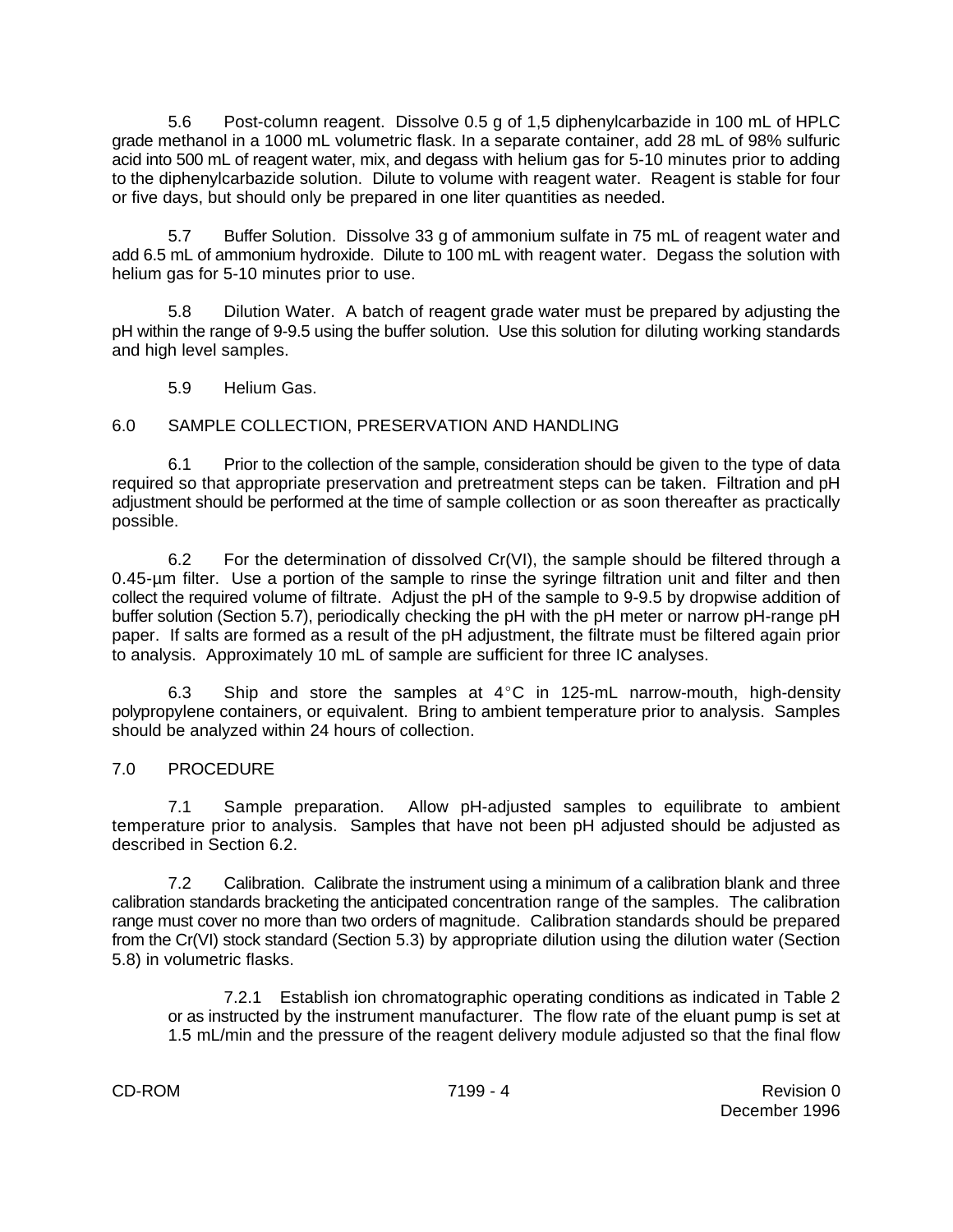rate from the detector is 2.0 mL/min. This requires manual adjustment and measurement of the final flow using a graduated cylinder and a stop watch. A warm-up period of approximately 30 minutes after the flow rate has been adjusted is recommended and the flow rate should be checked prior to calibration and sample analysis.

7.2.2 Injection loop size is chosen based on standard and sample concentrations and the selected attenuator setting. A 250-µL loop was used to establish the method detection limits in Table 1. A 50-µL loop is normally sufficient for higher concentrations. The sample volume used to load the injection loop should be at least 10 times the loop size so that all tubing in contact with sample is thoroughly flushed with new sample to prevent cross contamination.

7.2.3 A calibration curve of analyte response (peak height or area) versus analyte concentration should be constructed. The coefficient of correlation for the curve should be 0.999 or greater.

7.3 Instrument performance. Check the performance of the instrument and verify the calibration using data gathered from analyses of laboratory blanks, calibration standards and the quality control sample.

7.3.1 After the calibration has been established, it must be verified by analyzing a QCS. If the measured concentration exceeds  $\pm$  10% of the established value, a second analysis should be performed. If the measured concentration still exceeds  $\pm$  10% the established value, the analysis should be terminated until the source of the problem is identified and corrected.

7.3.2 To verify that the instrument is properly calibrated on a continuing basis, run a laboratory blank and a calibration check standard every ten analyses. If the measured concentration of the analyte deviates from the true concentration by more than  $\pm$  10%, reanalyze the calibration check standard. If this check standard deviates by more than  $\pm$  10%, the instrument must be recalibrated and the previous ten samples re-analyzed. The instrument response from the calibration check may be used for recalibration purposes. Refer to Section 7.2 for instrument calibration procedures.

7.4 Sample Analysis. Draw into a new, unused syringe approximately 3 mL of sample and attach a syringe filter to the syringe. Discard 0.5 mL through the filter and load the remaining sample (equal to at least 10X the sample loop volume) into sample loop. Samples having concentrations higher than the established calibration range must be diluted into the calibration range and re-analyzed. Each sample should be injected twice and the Relative Standard Deviation of the duplicates should be less than 20% or the sample data must be qualified.

7.5 Calculations.

7.5.1 From the calibration curve the concentration of the sample can be determined. For the above procedure, if there is no dilution, the concentration of the sample should be reported as  $\mu$ g/L.

7.5.2 The QC data obtained during the analyses provide an indication of the quality of the sample data and should be provided with the sample results.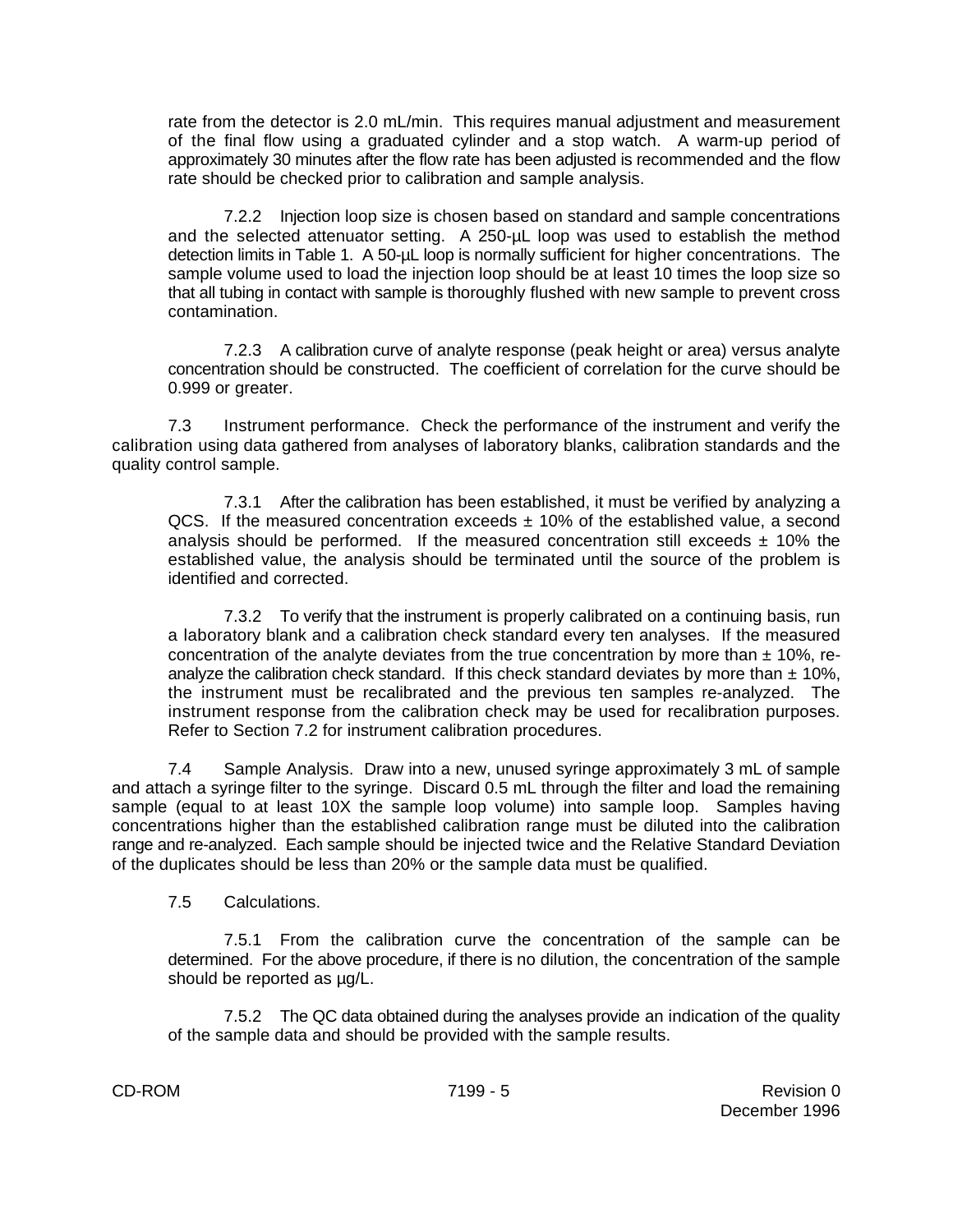#### 8.0 QUALITY CONTROL

8.1 Refer to Chapter One for the appropriate quality control procedures.

8.2 All quality control data should be maintained and available for easy reference or inspection.

8.3 Calibration curves should be composed of a minimum of a blank and three standards.

8.4 Samples exceeding the highest calibration standard must be diluted and re-analyzed.

8.5 A minimum of one method blank sample per sample batch must be analyzed to check for contamination. A method blank is reagent water prepared by adjusting the pH to between 9 and 9.5 with the same volume of buffer as used for the samples.

8.6 A minimum of one duplicate sample and one matrix spike sample per sample batch must be analyzed for each analytical batch to check for duplicate precision and matrix-spike recovery.

8.7 A quality control sample (QCS) must be analyzed at the beginning of each analytical run to validate the instrument calibration.

# 9.0 METHOD PERFORMANCE

9.1 Instrument operating conditions used for single laboratory testing of the method are summarized in Table 2. Dissolved Cr(VI) method detection limits are listed in Table 1.

9.2 Data obtained from single laboratory testing of the method are summarized in Table 3 for five water samples representing drinking water, deionized water, groundwater, treated municipal sewage wastewater, and treated electroplating wastewater. Samples were fortified with 100 and 1000 µg/L of Cr(VI), and recoveries were determined.

9.3 Pooled Precision and Accuracy: This method was tested by 21 volunteer laboratories in a joint study by USEPA and the American Society for Testing and Materials (ASTM). Mean recovery and accuracy for Cr(VI) (as CrO<sub>4</sub><sup>2</sup>) was determined from the retained data of 13 laboratories in reagent water, drinking water, groundwater, and various industrial wastewaters. For reagent water, the mean recovery and the overall and single-analyst relative standard deviations were 105%, 7.8%, and 3.9%, respectively. Table 4 contains the linear equations that describe the single-analyst standard deviation and mean recovery of Cr(VI) in reagent water.

# 10.0 REFERENCES

- 1. Dionex Technical Note No. 26, May 1990.
- 2. Glaser, J.A., Foerst, D.L., McKee, G.D., Quave, S.A., and Budde, W.L., "Trace Analyses for Wastewaters", Environmental Science and Technology, Vol. 15, No. 12, 1981, pp. 1426- 1435.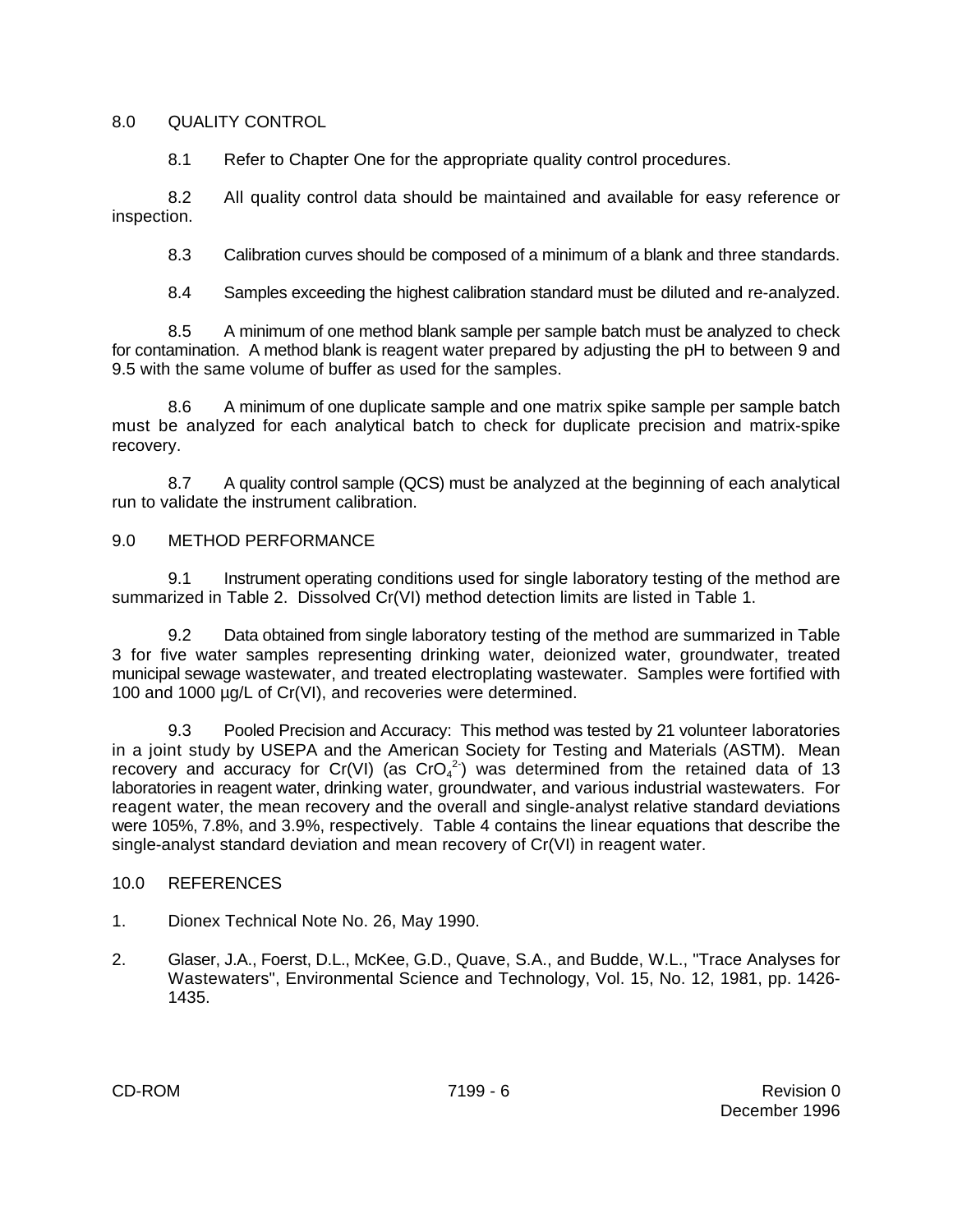- 3. Edgell, K., Longbottom, J., and Joyce, R., "Determination of Dissolved Hexavalent Chromium in Drinking Water, Groundwater, and Industrial Wastewater Effluents by Ion Chromatography: Collaborative Study", (Internal EPA report, 1992).
- 4. Arar, Elizabeth J., and Pfaff, John D., "Determination of Dissolved Hexavalent Chromium in Industrial Wastewater Effluents by Ion Chromatography and Post-Column Derivatization with Diphenylcarbazide", Journal of Chromatography, 546 (1991) 335-340.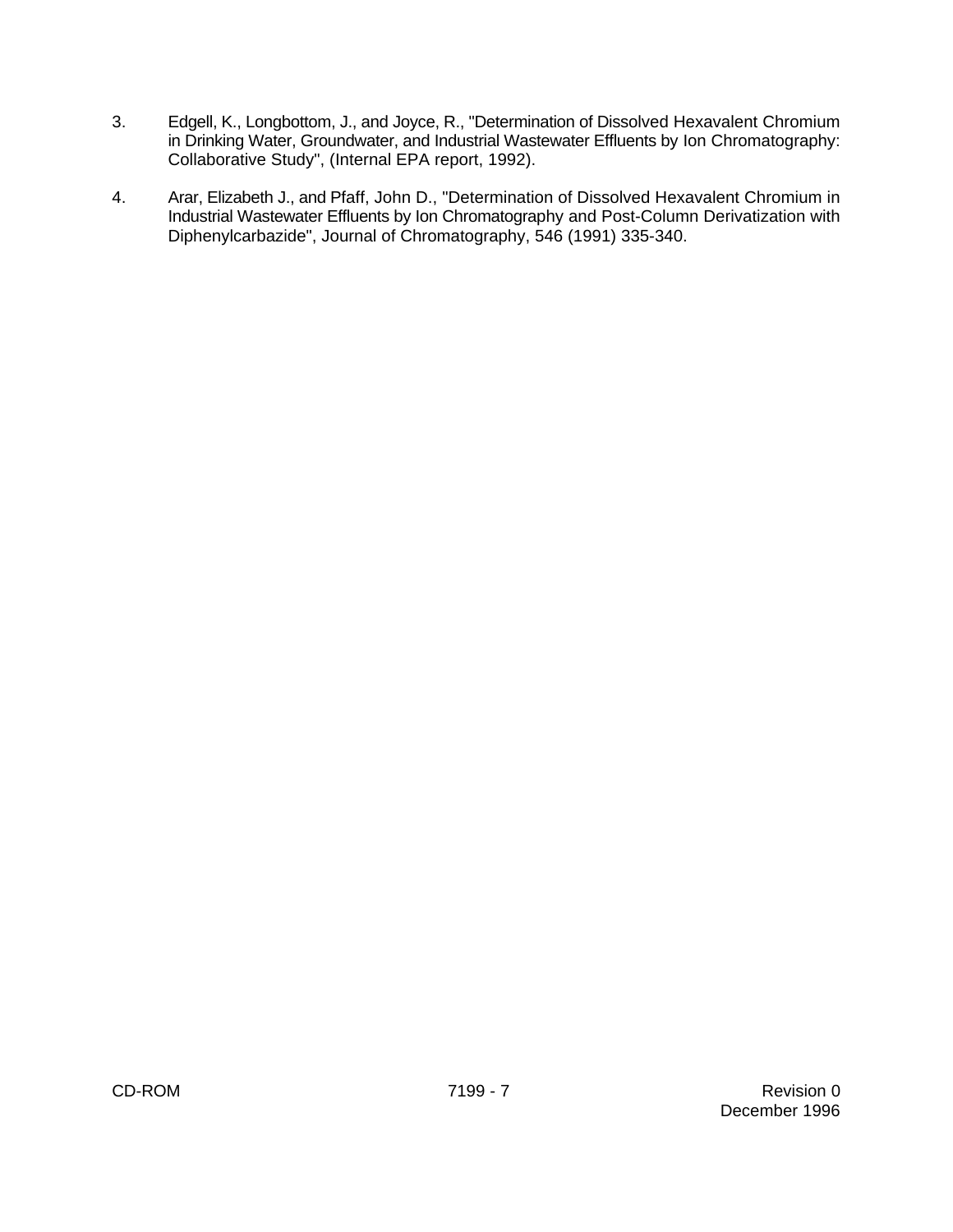| Matrix Type                                                                                                                                 | <b>Retention Time</b><br>(min)  | Method Detection Limit <sup>(a)</sup><br>$\mu$ g/L |  |
|---------------------------------------------------------------------------------------------------------------------------------------------|---------------------------------|----------------------------------------------------|--|
| <b>Reagent Water</b><br><b>Drinking Water</b><br><b>Ground Water</b><br><b>Primary Sewage</b><br>Wastewater<br>Electroplating<br>Wastewater | 3.8<br>3.8<br>3.8<br>3.8<br>3.8 | 0.4<br>0.3<br>0.3<br>0.3<br>0.3                    |  |

# TABLE 1 METHOD DETECTION LIMIT FOR Cr(VI)

 $\overset{\text{\tiny{(a)}}}{ }$  MDL concentrations are computed for final analysis solution (Section 8.2.2)

|                      | ION CHROMATOGRAPHIC CONDITIONS                                                             |
|----------------------|--------------------------------------------------------------------------------------------|
| Columns:             | Guard Column - Dionex Ionpac NGI<br>Separator Column - Dionex IonPac AS7                   |
| Eluant:              | 250 mM $(NH_4)$ <sub>2</sub> SO <sub>4</sub><br>100 mM $NH4$<br>Flow Rate = $1.5$ mL/min   |
| Post-Column Reagent: | 2mM Diphenylcarbohydrazide<br>10% v/v $CH3OH$<br>1 N $H_2SO_4$<br>Flow rate = $0.5$ mL/min |
| Detector:            | Visible 530 nm                                                                             |

# TABLE 2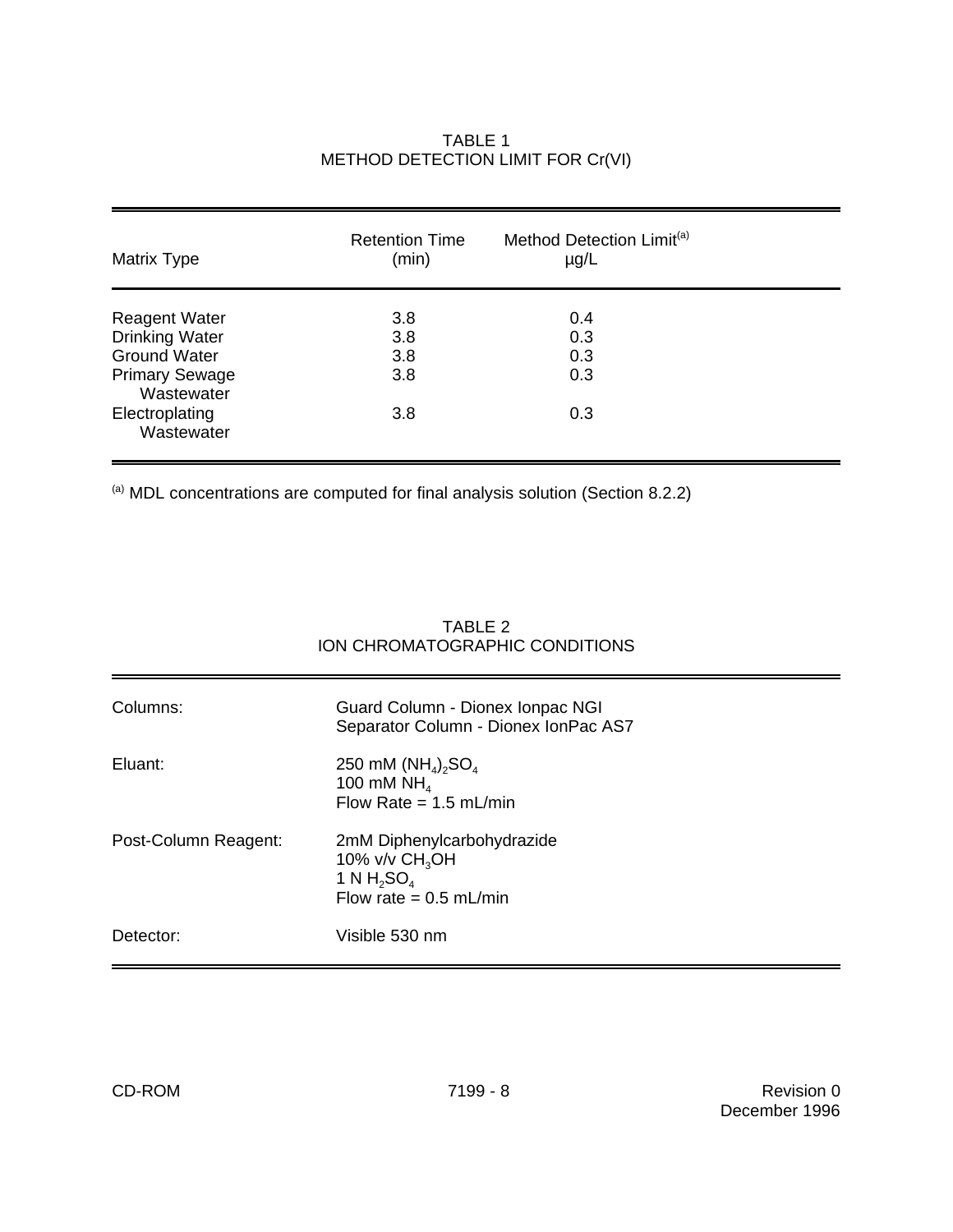| Sample Type           | Cr(VI)<br>$(\mu g/L)^{(a)}$ | Percent<br><b>Mean Recovery</b> | RPD <sup>(b)</sup> |  |
|-----------------------|-----------------------------|---------------------------------|--------------------|--|
| <b>Reagent Water</b>  | 100                         | 100                             | 0.8                |  |
|                       | 1000                        | 100                             | 0.0                |  |
| <b>Drinking Water</b> | 100                         | 105                             | 6.7                |  |
|                       | 1000                        | 98                              | 1.5                |  |
| <b>Ground Water</b>   | 100                         | 98                              | 0.0                |  |
|                       | 1000                        | 96                              | 0.8                |  |
| <b>Primary Sewage</b> | 100                         | 100                             | 0.7                |  |
| Wastewater            | 1000                        | 104                             | 2.7                |  |
| Electroplating        | 100                         | 99                              | 0.4                |  |
| Wastewater            | 1000                        | 101                             | 0.4                |  |

# TABLE 3 SINGLE-LABORATORY PRECISION AND ACCURACY

 $\overline{a}$ ) Sample spiked at this concentration level.

(b) RPD - relative percent difference between duplicates.

# TABLE 4 SINGLE-ANALYST PRECISION, OVERALL PRECISION AND RECOVERY FROM MULTILABORATORY STUDY

|                                      | <b>Reagent Water</b><br>$(6-960 \mu g/L)$ | Matrix Water<br>$(6-960 \mu g/L)$ |
|--------------------------------------|-------------------------------------------|-----------------------------------|
| Mean Recovery                        | $X = 1.020C + 0.592$                      | $X = 0.989C - 0.411$              |
| <b>Overall Standard</b><br>Deviation | $S_p = 0.035X + 0.893$                    | $S_p = 0.059X + 1.055$            |
| Single-Analyst<br>Standard-Deviation | $S_{\rm R}$ = 0.021X + 0.375              | $S_p = 0.041X + 0.393$            |

 $X =$  Mean concentration;  $\mu g/L$ , exclusive of outliers.

 $C = True$  value,  $\mu g/L$ .

 $S_R$  = Overall standard deviation.

 $S_R$  = Single-Analyst standard deviation.